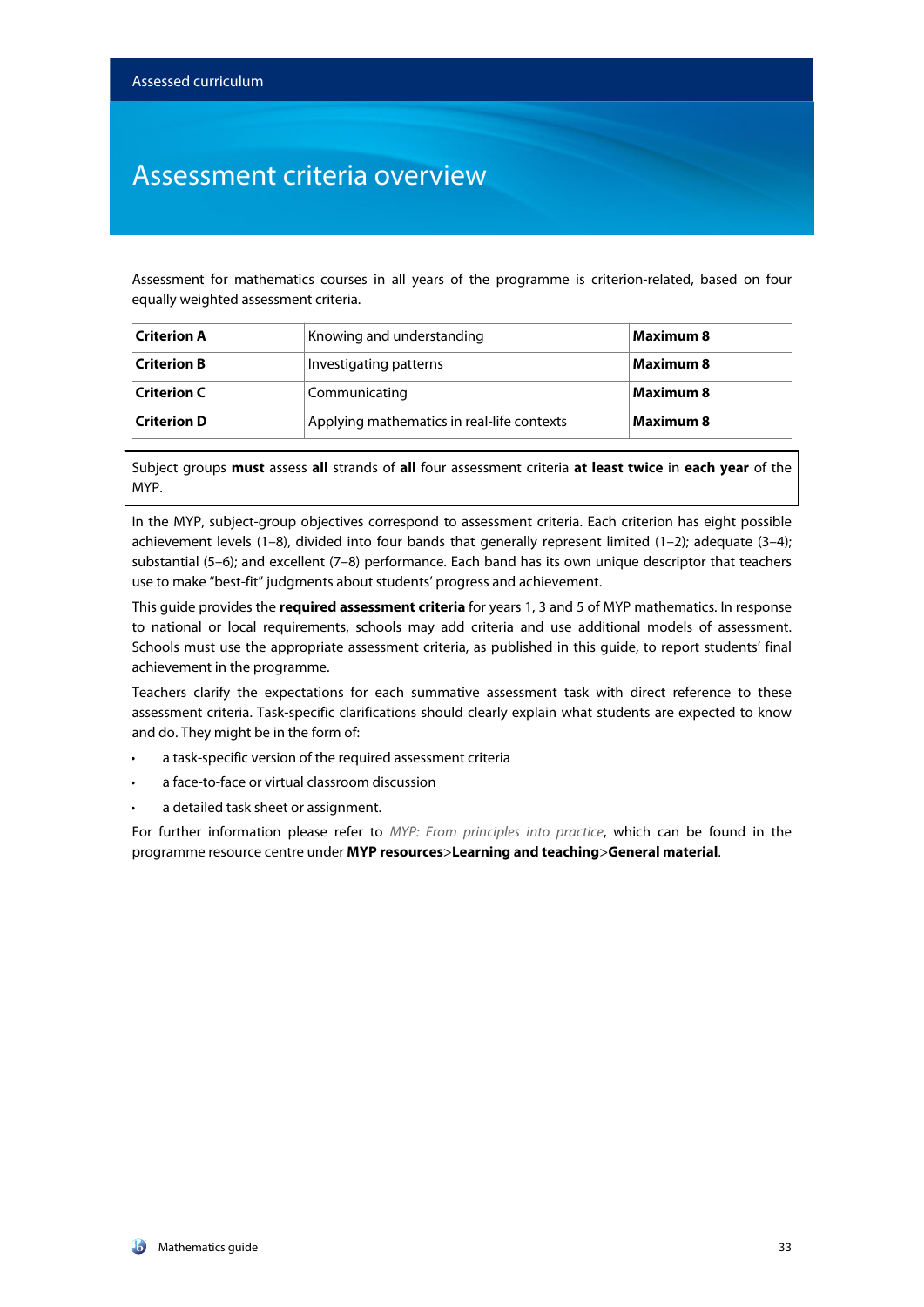## Mathematics assessment criteria: Year 3

## Criterion A: Knowing and understanding

#### **Maximum: 8**

At the end of year 3, students should be able to:

- i. select appropriate mathematics when solving problems in both familiar and unfamiliar situations
- ii. apply the selected mathematics successfully when solving problems
- iii. solve problems correctly in a variety of contexts.

| <b>Achievement level</b> | Level descriptor                                                                                                     |
|--------------------------|----------------------------------------------------------------------------------------------------------------------|
| 0                        | The student <b>does not</b> reach a standard described by any of the descriptors below.                              |
| $1 - 2$                  | The student is able to:                                                                                              |
|                          | select appropriate mathematics when solving simple problems in familiar<br>i.<br>situations                          |
|                          | apply the selected mathematics successfully when solving these problems<br>ii.                                       |
|                          | generally solve these problems correctly in a variety of contexts.<br>iii.                                           |
| $3 - 4$                  | The student is able to:                                                                                              |
|                          | select appropriate mathematics when solving more complex problems in<br>i.<br>familiar situations                    |
|                          | apply the selected mathematics successfully when solving these problems<br>ii.                                       |
|                          | generally solve these problems correctly in a variety of contexts.<br>iii.                                           |
| $5 - 6$                  | The student is able to:                                                                                              |
|                          | select appropriate mathematics when solving challenging problems in<br>i.<br>familiar situations                     |
|                          | apply the selected mathematics successfully when solving these problems<br>ii.                                       |
|                          | generally solve these problems correctly in a variety of contexts.<br>iii.                                           |
| $7 - 8$                  | The student is able to:                                                                                              |
|                          | select appropriate mathematics when solving challenging problems in<br>i.<br>both familiar and unfamiliar situations |
|                          | apply the selected mathematics successfully when solving these problems<br>ii.                                       |
|                          | iii.<br>generally solve these problems correctly in a variety of contexts.                                           |

## Criterion B: Investigating patterns

#### **Maximum: 8**

At the end of year 3, students should be able to:

- i. select and apply mathematical problem-solving techniques to discover complex patterns
- ii. describe patterns as relationships and/or general rules consistent with findings
- iii. verify and justify relationships and/or general rules.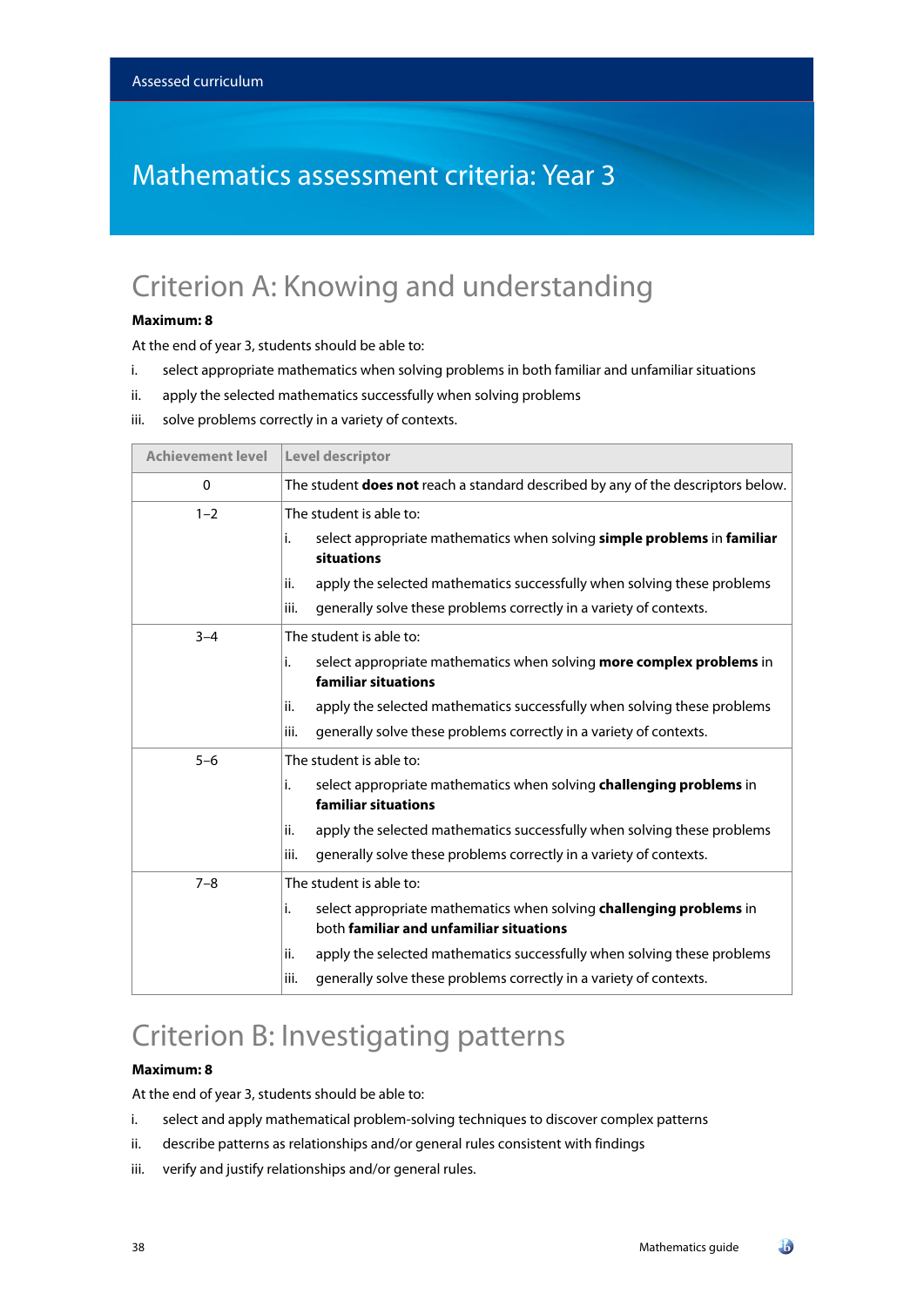| <b>Achievement level</b> | <b>Level descriptor</b>                                                                                                                                                                                                                                                                                                      |
|--------------------------|------------------------------------------------------------------------------------------------------------------------------------------------------------------------------------------------------------------------------------------------------------------------------------------------------------------------------|
| 0                        | The student <b>does not</b> reach a standard described by any of the descriptors below.                                                                                                                                                                                                                                      |
| $1 - 2$                  | The student is able to:<br>i.<br>apply, with teacher support, mathematical problem-solving techniques to<br>discover simple patterns<br>ii.<br>state predictions consistent with patterns.                                                                                                                                   |
| $3 - 4$                  | The student is able to:<br>apply mathematical problem-solving techniques to discover simple<br>i.<br>patterns<br>ii.<br>suggest relationships and/or general rules consistent with findings.                                                                                                                                 |
| $5 - 6$                  | The student is able to:<br>i.<br>select and apply mathematical problem-solving techniques to discover<br>complex patterns<br>ii.<br><b>describe patterns</b> as relationships and/or general rules consistent with<br>findings<br><b>verify</b> these relationships and/or general rules.<br>iii.                            |
| $7 - 8$                  | The student is able to:<br>select and apply mathematical problem-solving techniques to discover<br>i.<br>complex patterns<br>ii.<br><b>describe patterns</b> as relationships and/or general rules consistent with<br>correct findings<br><b>verify</b> and <b>justify</b> these relationships and/or general rules.<br>iii. |

**Note:** A task that does not allow students to select a problem-solving technique is too guided and should result in students earning a maximum achievement level of 4 (year 3 and higher). However, teachers should give enough direction to ensure that all students can begin the investigation.

For year 3 and higher, a student who describes a general rule consistent with incorrect findings will be able to achieve a maximum achievement level of 6, provided that the rule is of an equivalent level of complexity.

# Criterion C: Communicating

### **Maximum: 8**

At the end of year 3, students should be able to:

- i. use appropriate mathematical language (notation, symbols and terminology) in both oral and written explanations
- ii. use appropriate forms of mathematical representation to present information
- iii. move between different forms of mathematical representation
- iv. communicate complete and coherent mathematical lines of reasoning
- v. organize information using a logical structure.

| Achievement level   Level descriptor |                                                                                         |
|--------------------------------------|-----------------------------------------------------------------------------------------|
| 0                                    | The student <b>does not</b> reach a standard described by any of the descriptors below. |
| $1 - 2$                              | The student is able to:                                                                 |
|                                      | use limited mathematical language                                                       |
|                                      | use limited forms of mathematical representation to present information<br>lii.         |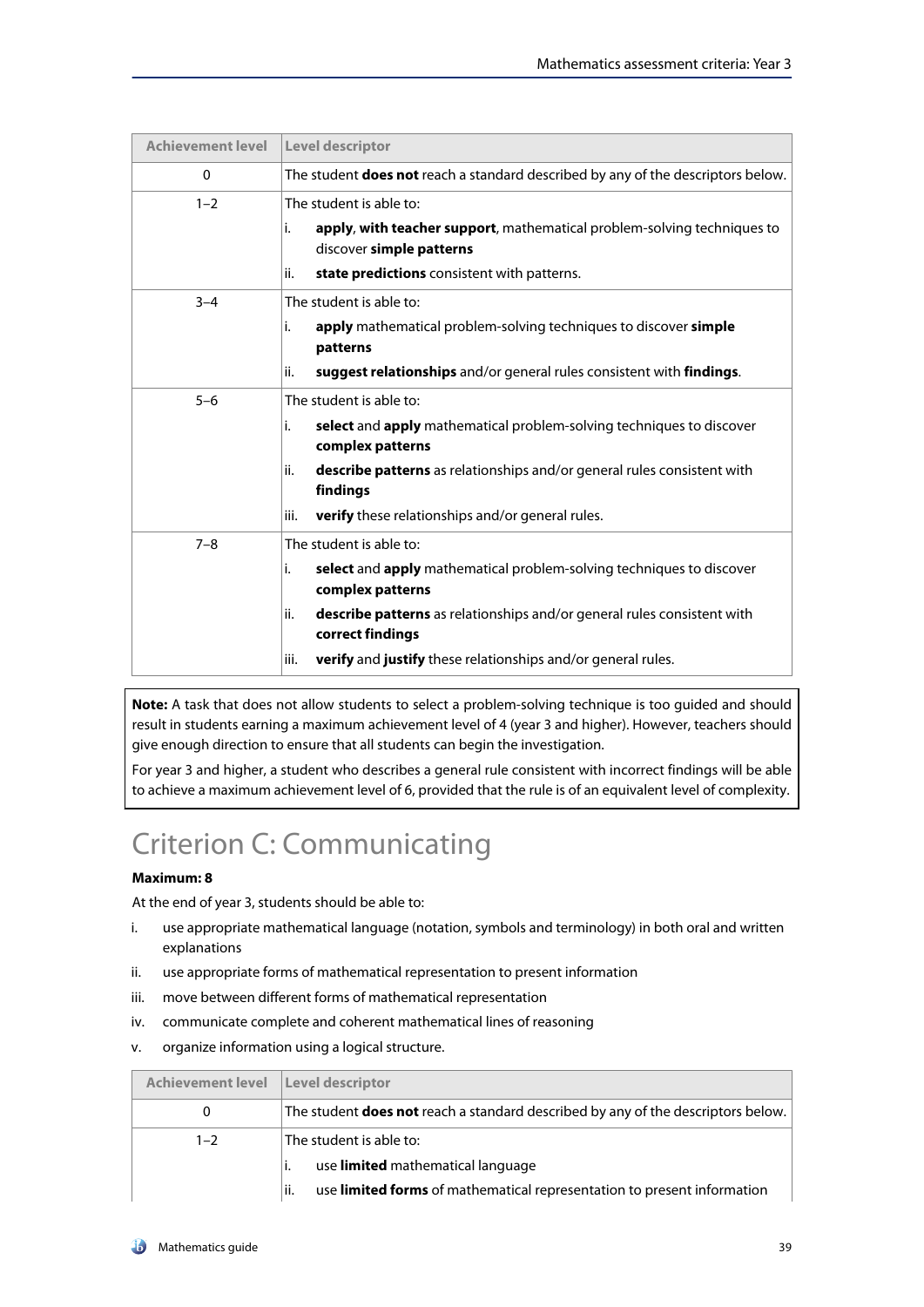| <b>Achievement level</b> | Level descriptor                                                                                |  |
|--------------------------|-------------------------------------------------------------------------------------------------|--|
|                          | communicate through lines of reasoning that are difficult to interpret.<br>iii.                 |  |
| $3 - 4$                  | The student is able to:                                                                         |  |
|                          | use some appropriate mathematical language<br>i.                                                |  |
|                          | use appropriate forms of mathematical representation to present<br>ii.                          |  |
|                          | information adequately                                                                          |  |
|                          | communicate through lines of reasoning that are able to be understood,<br>iii.                  |  |
|                          | although these are not always clear                                                             |  |
|                          | adequately organize information using a logical structure.<br>iv.                               |  |
| $5 - 6$                  | The student is able to:                                                                         |  |
|                          | usually use appropriate mathematical language<br>i.                                             |  |
|                          | usually use appropriate forms of mathematical representation to present<br>ii.                  |  |
|                          | information correctly                                                                           |  |
|                          | iii.<br>move between different forms of mathematical representation with some<br><b>success</b> |  |
|                          | communicate through lines of reasoning that are clear although not always<br>iv.                |  |
|                          | coherent or complete                                                                            |  |
|                          | present work that is <b>usually organized</b> using a logical structure.<br>٧.                  |  |
| $7 - 8$                  | The student is able to:                                                                         |  |
|                          | consistently use appropriate mathematical language<br>i.                                        |  |
|                          | ii.<br>use appropriate forms of mathematical representation to consistently                     |  |
|                          | present information correctly                                                                   |  |
|                          | move effectively between different forms of mathematical representation<br>iii.                 |  |
|                          | communicate through lines of reasoning that are complete and coherent<br>iv.                    |  |
|                          | present work that is consistently organized using a logical structure.<br>٧.                    |  |

# Criterion D: Applying mathematics in real-life contexts

### **Maximum: 8**

At the end of year 3, students should be able to:

- i. identify relevant elements of authentic real-life situations
- ii. select appropriate mathematical strategies when solving authentic real-life situations
- iii. apply the selected mathematical strategies successfully to reach a solution
- iv. explain the degree of accuracy of a solution
- v. explain whether a solution makes sense in the context of the authentic real-life situation.

| <b>Achievement level</b> | Level descriptor                                                                                                                                                                                                               |
|--------------------------|--------------------------------------------------------------------------------------------------------------------------------------------------------------------------------------------------------------------------------|
| 0                        | The student <b>does not</b> reach a standard described by any of the descriptors below.                                                                                                                                        |
| $1 - 2$                  | The student is able to:<br>identify <b>some</b> of the elements of the authentic real-life situation<br>۱i.<br>apply mathematical strategies to find a solution to the authentic real-life<br>situation, with limited success. |
| $3 - 4$                  | The student is able to:                                                                                                                                                                                                        |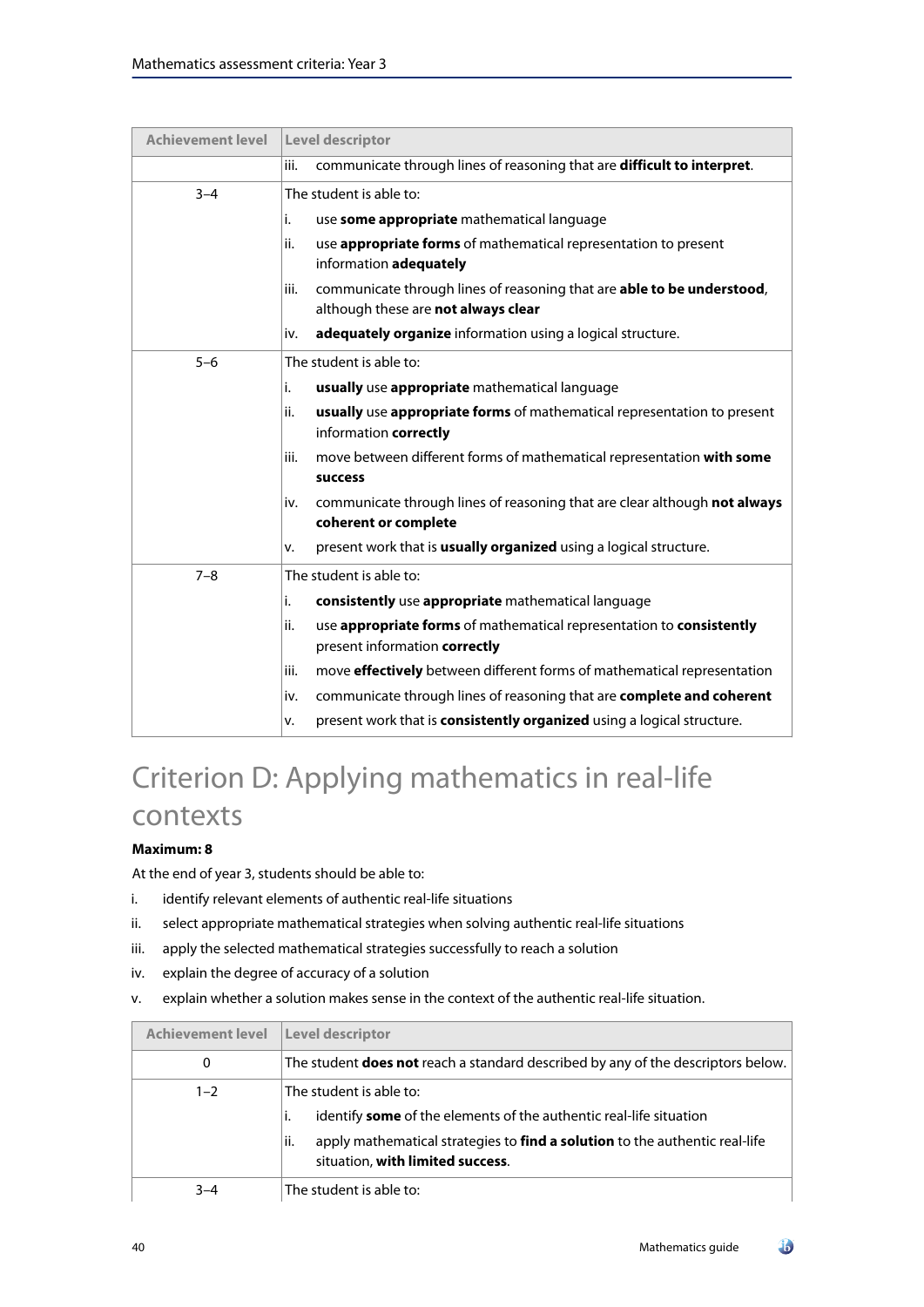| <b>Achievement level</b> | <b>Level descriptor</b>                                                                                              |
|--------------------------|----------------------------------------------------------------------------------------------------------------------|
|                          | identify the relevant elements of the authentic real-life situation<br>i.                                            |
|                          | ii.<br>select, with some success, adequate mathematical strategies to model the<br>authentic real-life situation     |
|                          | apply mathematical strategies to reach a solution to the authentic real-life<br>iii.<br>situation                    |
|                          | <b>describe</b> whether the solution makes sense in the context of the authentic<br>iv.<br>real-life situation.      |
| $5 - 6$                  | The student is able to:                                                                                              |
|                          | i.<br>identify the relevant elements of the authentic real-life situation                                            |
|                          | ii.<br>select adequate mathematical strategies to model the authentic real-life<br>situation                         |
|                          | apply the selected mathematical strategies to reach a valid solution to the<br>iii.<br>authentic real-life situation |
|                          | <b>describe</b> the degree of accuracy of the solution<br>iv.                                                        |
|                          | <b>discuss</b> whether the solution makes sense in the context of the authentic<br>v.<br>real-life situation.        |
| $7 - 8$                  | The student is able to:                                                                                              |
|                          | identify the relevant elements of the authentic real-life situation<br>i.                                            |
|                          | ii.<br>select <b>appropriate</b> mathematical strategies to model the authentic real-life<br>situation               |
|                          | apply the selected mathematical strategies to reach a correct solution<br>iii.                                       |
|                          | explain the degree of accuracy of the solution<br>iv.                                                                |
|                          | explain whether the solution makes sense in the context of the authentic<br>v.<br>real-life situation.               |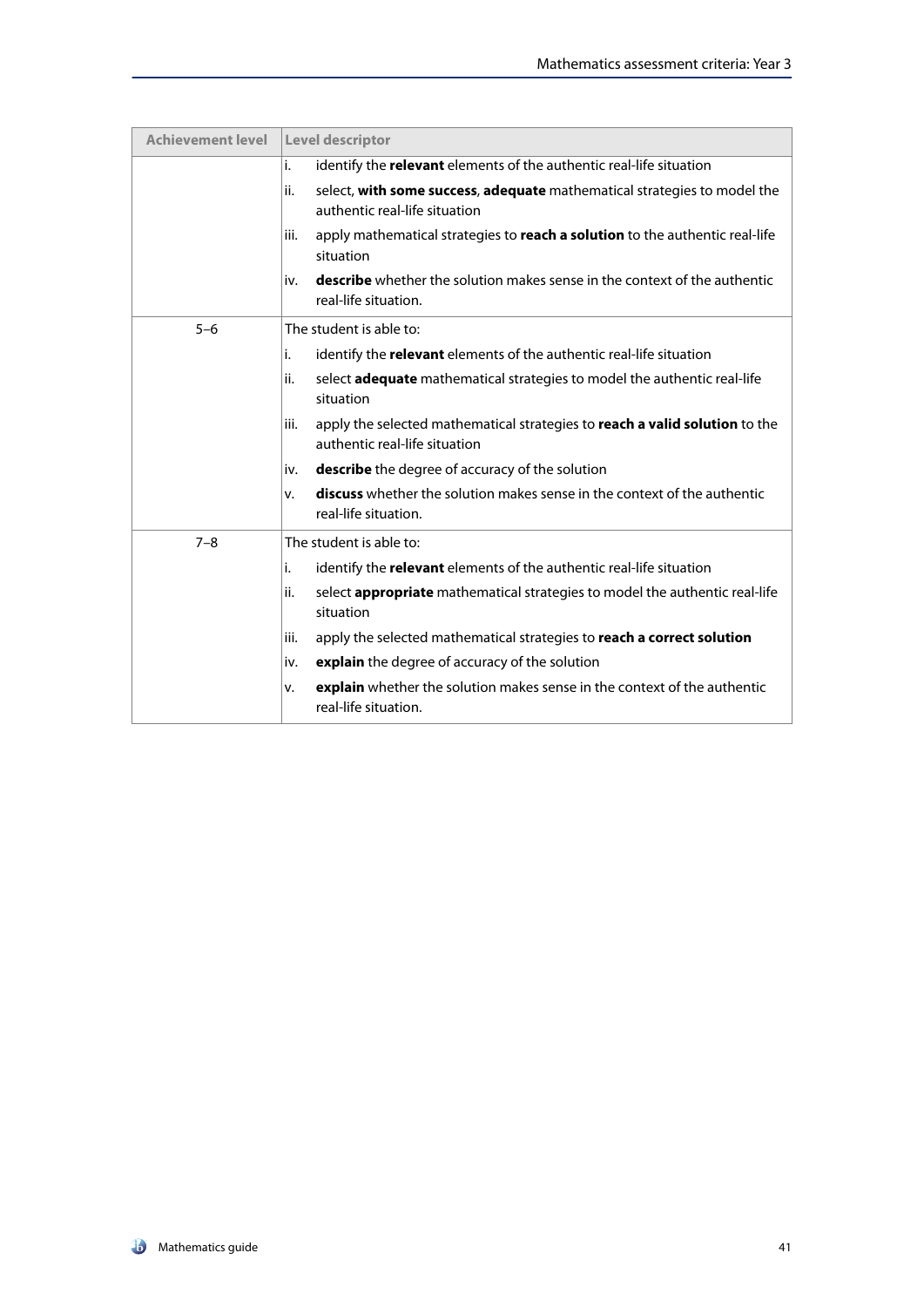## Mathematics assessment criteria: Year 5

## Criterion A: Knowing and understanding

#### **Maximum: 8**

At the end of year 5, students should be able to:

- i. select appropriate mathematics when solving problems in both familiar and unfamiliar situations
- ii. apply the selected mathematics successfully when solving problems
- iii. solve problems correctly in a variety of contexts.

| <b>Achievement level</b> | Level descriptor                                                                                                     |
|--------------------------|----------------------------------------------------------------------------------------------------------------------|
| 0                        | The student <b>does not</b> reach a standard described by any of the descriptors below.                              |
| $1 - 2$                  | The student is able to:                                                                                              |
|                          | i.<br>select appropriate mathematics when solving simple problems in familiar<br>situations                          |
|                          | apply the selected mathematics successfully when solving these problems<br>ii.                                       |
|                          | generally solve these problems correctly in a variety of contexts.<br>iii.                                           |
| $3 - 4$                  | The student is able to:                                                                                              |
|                          | select appropriate mathematics when solving more complex problems in<br>i.<br>familiar situations                    |
|                          | apply the selected mathematics successfully when solving these problems<br>ii.                                       |
|                          | generally solve these problems correctly in a variety of contexts.<br>iii.                                           |
| $5 - 6$                  | The student is able to:                                                                                              |
|                          | i.<br>select appropriate mathematics when solving challenging problems in<br>familiar situations                     |
|                          | ii.<br>apply the selected mathematics successfully when solving these problems                                       |
|                          | generally solve these problems correctly in a variety of contexts.<br>iii.                                           |
| $7 - 8$                  | The student is able to:                                                                                              |
|                          | i.<br>select appropriate mathematics when solving challenging problems in<br>both familiar and unfamiliar situations |
|                          | apply the selected mathematics successfully when solving these problems<br>ii.                                       |
|                          | generally solve these problems correctly in a variety of contexts.<br>iii.                                           |

## Criterion B: Investigating patterns

#### **Maximum: 8**

At the end of year 5, students should be able to:

- i. select and apply mathematical problem-solving techniques to discover complex patterns
- ii. describe patterns as general rules consistent with findings
- iii. prove, or verify and justify, general rules.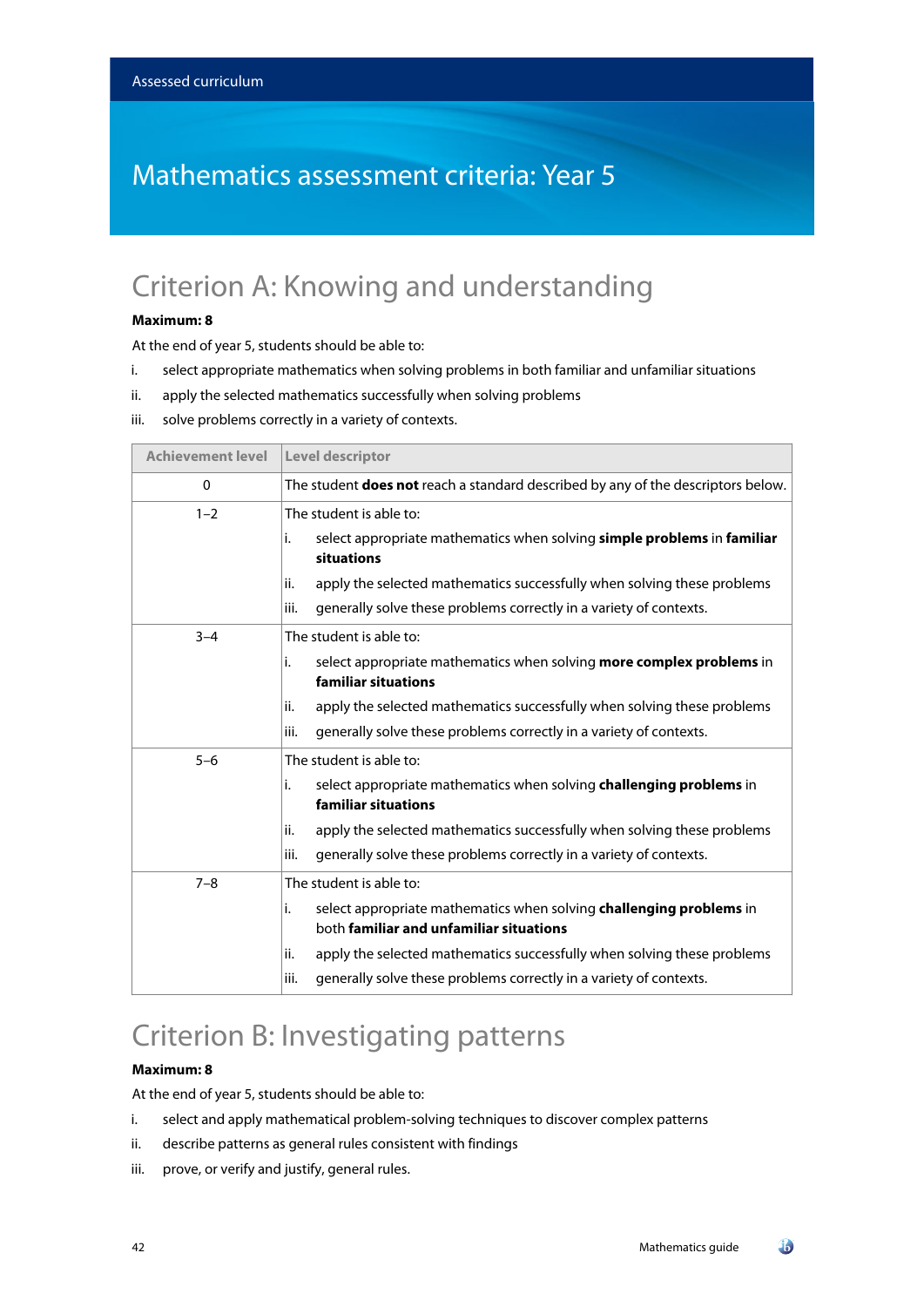| <b>Achievement level</b> | <b>Level descriptor</b>                                                                                                                                                                                                                                               |
|--------------------------|-----------------------------------------------------------------------------------------------------------------------------------------------------------------------------------------------------------------------------------------------------------------------|
| $\Omega$                 | The student <b>does not</b> reach a standard described by any of the descriptors below.                                                                                                                                                                               |
| $1 - 2$                  | The student is able to:<br>apply, with teacher support, mathematical problem-solving techniques to<br>i.<br>discover simple patterns<br>state predictions consistent with patterns.<br>ii.                                                                            |
| $3 - 4$                  | The student is able to:<br>apply mathematical problem-solving techniques to discover simple<br>İ.<br>patterns<br>ii.<br>suggest general rules consistent with findings.                                                                                               |
| $5 - 6$                  | The student is able to:<br>select and apply mathematical problem-solving techniques to discover<br>i.<br>complex patterns<br>describe patterns as general rules consistent with findings<br>ii.<br>iii.<br><b>verify</b> the validity of these general rules.         |
| $7 - 8$                  | The student is able to:<br>select and apply mathematical problem-solving techniques to discover<br>i.<br>complex patterns<br>describe patterns as general rules consistent with correct findings<br>ii.<br>iii.<br>prove, or verify and justify, these general rules. |

**Note:** A task that does not allow students to select a problem-solving technique is too guided and should result in students earning a maximum achievement level of 4 in year 5. However, teachers should give enough direction to ensure that all students can begin the investigation.

For year 5, a student who describes a general rule consistent with incorrect findings will be able to achieve a maximum achievement level of 6, provided that the rule is of an equivalent level of complexity.

# Criterion C: Communicating

### **Maximum: 8**

At the end of year 5, students should be able to:

- i. use appropriate mathematical language (notation, symbols and terminology) in both oral and written explanations
- ii. use appropriate forms of mathematical representation to present information
- iii. move between different forms of mathematical representation
- iv. communicate complete, coherent and concise mathematical lines of reasoning
- v. organize information using a logical structure.

| <b>Achievement level</b> | <b>Level descriptor</b>                                                                 |
|--------------------------|-----------------------------------------------------------------------------------------|
| 0                        | The student <b>does not</b> reach a standard described by any of the descriptors below. |
| $1 - 2$                  | The student is able to:                                                                 |
|                          | use limited mathematical language                                                       |
|                          | use <b>limited forms</b> of mathematical representation to present information<br>ii.   |
|                          | iii.<br>communicate through lines of reasoning that are <b>difficult to interpret</b> . |
| $3 - 4$                  | The student is able to:                                                                 |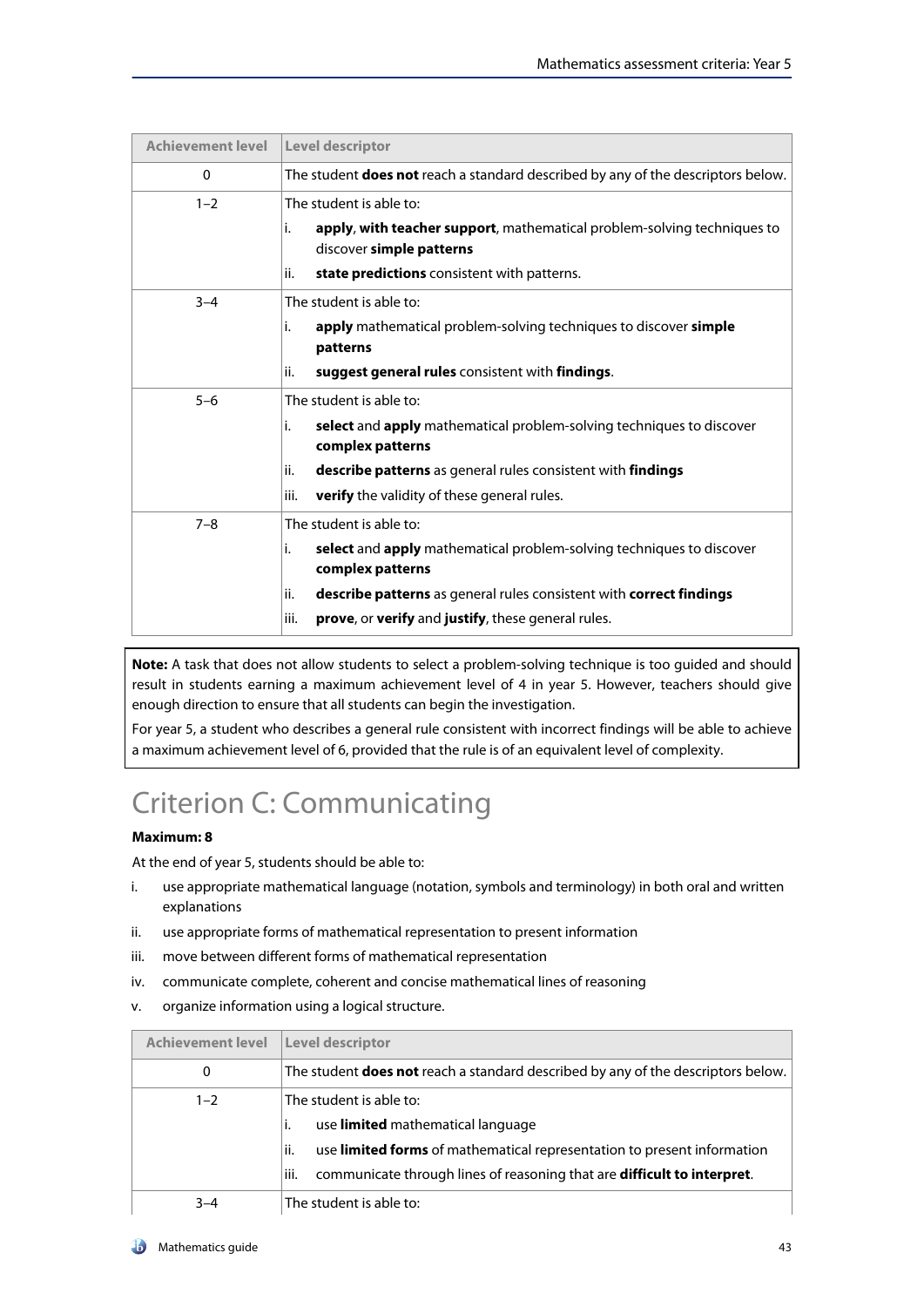| <b>Achievement level</b> | <b>Level descriptor</b>                                                                                      |  |
|--------------------------|--------------------------------------------------------------------------------------------------------------|--|
|                          | i.<br>use some appropriate mathematical language                                                             |  |
|                          | use <b>appropriate forms</b> of mathematical representation to present<br>ii.<br>information adequately      |  |
|                          | communicate through lines of reasoning that are complete<br>iii.                                             |  |
|                          | adequately organize information using a logical structure.<br>iv.                                            |  |
| $5 - 6$                  | The student is able to:                                                                                      |  |
|                          | i.<br>usually use appropriate mathematical language                                                          |  |
|                          | ii.<br>usually use appropriate forms of mathematical representation to present<br>information correctly      |  |
|                          | usually move between different forms of mathematical representation<br>iii.                                  |  |
|                          | communicate through lines of reasoning that are complete and coherent<br>iv.                                 |  |
|                          | present work that is usually organized using a logical structure.<br>v.                                      |  |
| $7 - 8$                  | The student is able to:                                                                                      |  |
|                          | i.<br>consistently use appropriate mathematical language                                                     |  |
|                          | ii.<br>use appropriate forms of mathematical representation to consistently<br>present information correctly |  |
|                          | move <b>effectively</b> between different forms of mathematical representation<br>iii.                       |  |
|                          | communicate through lines of reasoning that are complete, coherent and<br>iv.<br>concise                     |  |
|                          | present work that is consistently organized using a logical structure.<br>v.                                 |  |

# Criterion D: Applying mathematics in real-life contexts

### **Maximum: 8**

At the end of year 5, students should be able to:

- i. identify relevant elements of authentic real-life situations
- ii. select appropriate mathematical strategies when solving authentic real-life situations
- iii. apply the selected mathematical strategies successfully to reach a solution
- iv. justify the degree of accuracy of a solution
- v. justify whether a solution makes sense in the context of the authentic real-life situation.

| <b>Achievement level</b> | <b>Level descriptor</b>                                                                                                 |
|--------------------------|-------------------------------------------------------------------------------------------------------------------------|
| 0                        | The student <b>does not</b> reach a standard described by any of the descriptors<br>below.                              |
| $1 - 2$                  | The student is able to:                                                                                                 |
|                          | identify <b>some</b> of the elements of the authentic real-life situation<br>Ι.                                         |
|                          | lii.<br>apply mathematical strategies to find a solution to the authentic real-life<br>situation, with limited success. |
| $3 - 4$                  | The student is able to:                                                                                                 |
|                          | identify the <b>relevant</b> elements of the authentic real-life situation<br>İ.                                        |
|                          | select, with some success, adequate mathematical strategies to model the<br>ii.<br>authentic real-life situation        |